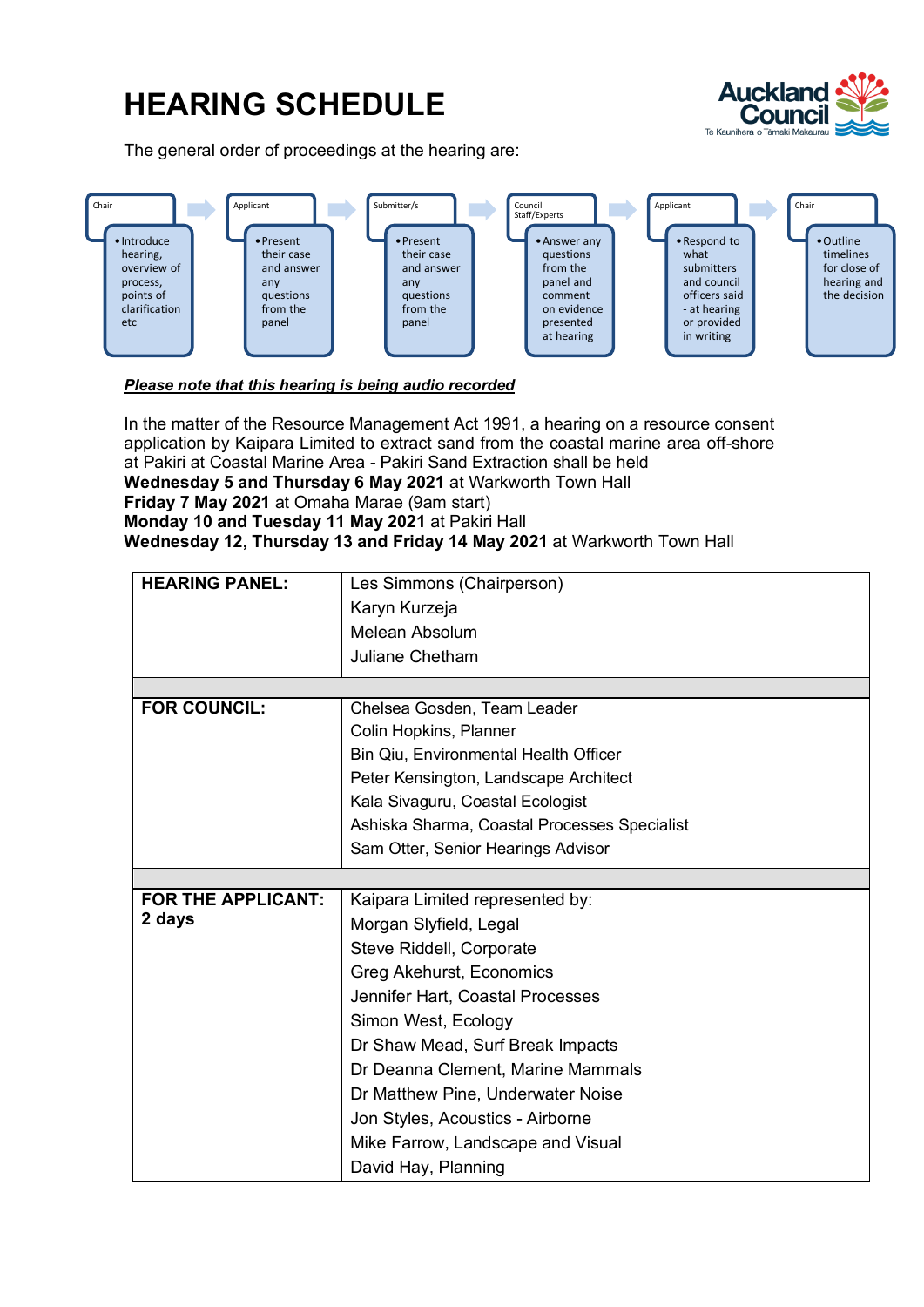| Wednesday 5 May 2021<br><b>Warkworth Town Hall</b> |                             |                                            |  |  |
|----------------------------------------------------|-----------------------------|--------------------------------------------|--|--|
| $9.30$ am $-11$ am                                 |                             |                                            |  |  |
|                                                    |                             | Kaipara Limited present application        |  |  |
|                                                    |                             | $11:15am - 1:00pm$                         |  |  |
|                                                    | Kaipara Limited continued   |                                            |  |  |
|                                                    |                             | $2:00$ pm $-3:30$ pm                       |  |  |
|                                                    | Kaipara Limited continued   |                                            |  |  |
|                                                    |                             | $3:45$ pm $-5$ pm                          |  |  |
|                                                    | Kaipara Limited continued   |                                            |  |  |
| Thursday 6 May 2021                                |                             |                                            |  |  |
|                                                    |                             | Warkworth Town Hall                        |  |  |
|                                                    |                             | $9.30$ am $-11$ am                         |  |  |
|                                                    | Kaipara Limited continued   |                                            |  |  |
|                                                    |                             | $11:15am - 1:00pm$                         |  |  |
|                                                    | Kaipara Limited continued   |                                            |  |  |
|                                                    |                             | $2:00$ pm $-3:30$ pm                       |  |  |
|                                                    | Kaipara Limited continued   |                                            |  |  |
|                                                    |                             | $3:45$ pm $-5$ pm                          |  |  |
|                                                    | Kaipara Limited continued   |                                            |  |  |
|                                                    |                             | Thursday 7 May 2021                        |  |  |
|                                                    |                             | Omaha Marae                                |  |  |
|                                                    |                             | $9.00$ am $-5$ pm                          |  |  |
| 15min                                              | Vol 1,                      | <b>Annie Baines</b>                        |  |  |
|                                                    | p639                        | Aunty Myra Aitken, kuia                    |  |  |
| 1 hour                                             | Vol $2,$                    | Ngatiwai Trust Board                       |  |  |
|                                                    | p. 1100                     | Abe Edwards, chair                         |  |  |
| 15 <sub>min</sub>                                  | Vol 1                       | Taumata B                                  |  |  |
| 15 <sub>min</sub>                                  | p.447                       | <b>Christine Baines</b>                    |  |  |
|                                                    | $\overline{Vol2}$ p.<br>930 | Taumata B whanau Takutai Applicant         |  |  |
| 15min                                              | Vol 1,                      | Veronica Bouchier<br><b>Sammy Williams</b> |  |  |
|                                                    | p. 144                      |                                            |  |  |
| 15min                                              | Vol 2,                      | <b>Kelly Klink</b>                         |  |  |
|                                                    | p. 731                      |                                            |  |  |
| 1 hour                                             | Vol 1,                      | Pakiri G Trust                             |  |  |
|                                                    | p.673                       | Wayne Greenwood, chair                     |  |  |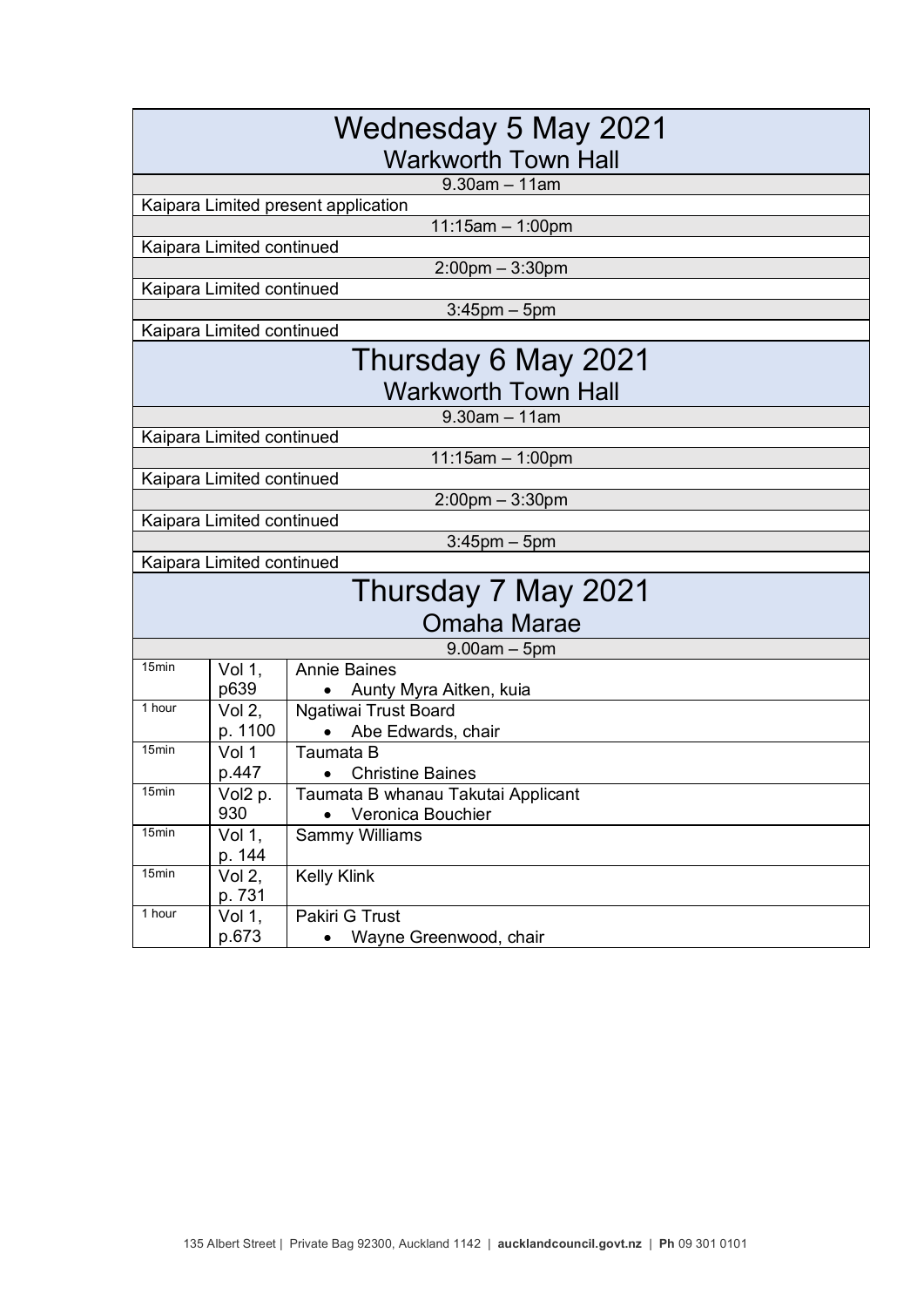| Monday 10 May 2021    |                 |                                              |  |
|-----------------------|-----------------|----------------------------------------------|--|
| <b>Pakiri Hall</b>    |                 |                                              |  |
|                       |                 | $9.30$ am $-11.00$ am                        |  |
| 3 hours               | 2,<br>Vol       | Te Whanau O Pakiri                           |  |
|                       | p1135           | Kaumatua Gavin Brown                         |  |
|                       |                 | <b>Kuia Coral Clinton</b>                    |  |
|                       |                 | Olivia Haddon                                |  |
|                       |                 | Pita Rikys                                   |  |
|                       |                 | Sian Johns                                   |  |
|                       |                 | <b>Tamati Stevens</b>                        |  |
|                       |                 | lan Southey                                  |  |
|                       |                 | $11.15$ am $- 1.00$ pm                       |  |
|                       |                 | Te Whanau O Pakiri continued                 |  |
|                       |                 | $2.00$ pm $-5:00$ pm                         |  |
| 20 min                | Vol 1,<br>p.156 | <b>Sharley Haddon</b>                        |  |
| $10$ min              | Vol $2,$        | Jessie Stanley                               |  |
|                       | p. 876          |                                              |  |
| 15min                 | Vol 1,          | <b>Star Gossage</b>                          |  |
|                       | p.771           |                                              |  |
| $15$ min              | Vol 1,          | Marama Gossage                               |  |
|                       | p. 769          |                                              |  |
|                       |                 | Tuesday 11 May 2021                          |  |
|                       |                 | <b>Pakiri Hall</b>                           |  |
|                       |                 | $9.30$ am $-11.00$ am                        |  |
| 30min                 |                 | Te Whanau o Pakiri (continued)               |  |
|                       |                 | Craig Radford                                |  |
| 30 min                | Vol 1,          | Carolyn Reid                                 |  |
|                       | p. 703          | Phillida Reid                                |  |
|                       | Vol $2,$        |                                              |  |
|                       | p. 1016         |                                              |  |
| 30 min                | Vol $2,$        | <b>Auckland Conservation Board</b>           |  |
| present               | p. 1010         | Lyn Mayes                                    |  |
| ation                 |                 | Dr Andrew Jeffs                              |  |
|                       |                 | $11.15$ am $- 1.15$ pm                       |  |
| 30 min                | Vol 1,          | <b>Greg Bradford</b>                         |  |
|                       | p. 253          |                                              |  |
|                       | Vol 1 p.<br>506 | Sam Bradford                                 |  |
| 2 hours               | Vol $2,$        | Manuhiri Kaitiaki Charitable Trust           |  |
|                       | p. 1216         | Jason Pou, Legal                             |  |
|                       |                 | More witnesses to be confirmed               |  |
| $2:00$ pm $- 2:30$ pm |                 |                                              |  |
|                       |                 | Manuhiri Kaitiaki Charitable Trust continued |  |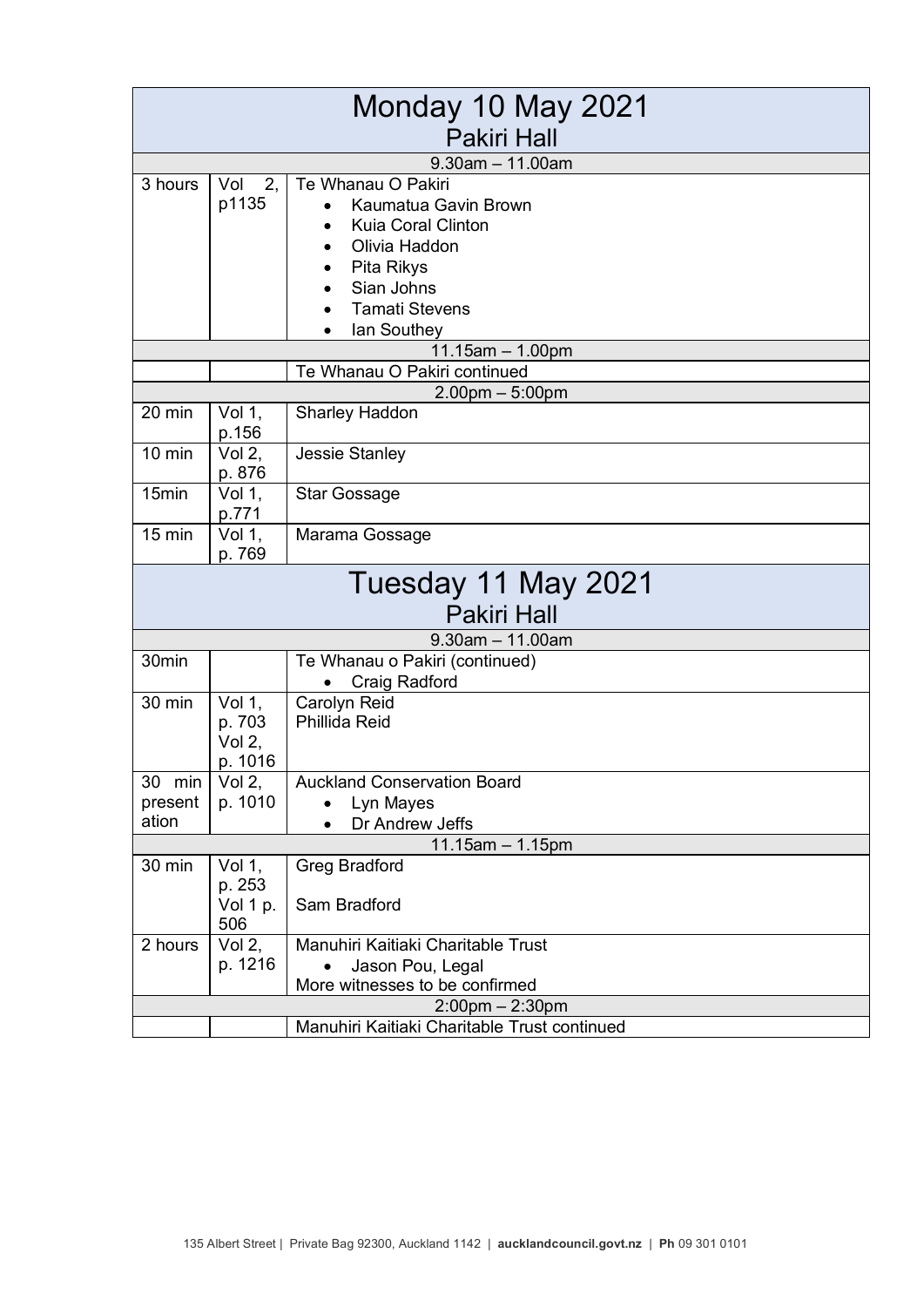| Wednesday 12 May 2021      |                     |                                                             |  |  |
|----------------------------|---------------------|-------------------------------------------------------------|--|--|
| <b>Warkworth Town Hall</b> |                     |                                                             |  |  |
|                            |                     | $9.30$ am $-11.00$ am                                       |  |  |
| 30 min                     | Vol<br>1,           | <b>KASM</b>                                                 |  |  |
|                            | p. 653              | <b>Cindy Bater</b>                                          |  |  |
| $15 \text{ min}$           | Vol<br>2,           | AML Limited t/a Allied Concrete                             |  |  |
|                            | p.1152              | Lee Skinner<br>$\bullet$                                    |  |  |
| 4 hours                    | Vol<br>1,           | <b>McCallum Bros Ltd</b>                                    |  |  |
|                            | p1087               | <b>Callum McCallum</b>                                      |  |  |
|                            |                     | <b>Tim Hegarty</b><br>Derek Todd                            |  |  |
|                            |                     | John MacRae                                                 |  |  |
|                            |                     | $11.15am - 1.00pm$                                          |  |  |
|                            |                     | McCallum Bros Ltd continued                                 |  |  |
|                            |                     | $2.00$ pm $-5:00$ pm                                        |  |  |
|                            |                     | McCallum Bros Ltd continued                                 |  |  |
|                            |                     | Thursday 13 May 2021                                        |  |  |
|                            |                     | <b>Warkworth Town Hall</b>                                  |  |  |
|                            |                     | $9.30$ am $- 11.00$ am                                      |  |  |
| 30 min                     | Vol 1,              | <b>SAVE Te Arai</b>                                         |  |  |
| present                    | p. 713              | Aaron McConchie                                             |  |  |
| ation                      |                     |                                                             |  |  |
| 1 hour                     | Vol 1,              | Mangawhai Harbour Restoration Society Inc                   |  |  |
|                            | p. 781              | James Carnie, legal                                         |  |  |
|                            |                     | <b>Richard Bull</b>                                         |  |  |
|                            |                     | 11.15am $-$ 1.00pm                                          |  |  |
| 1 hour                     | Vol $2,$<br>p. 1251 | <b>Department of Conservation</b><br>Lisa Sutherland, Legal |  |  |
|                            |                     | Teall Crossan, legal                                        |  |  |
|                            |                     | Thomas Christie, Planner                                    |  |  |
| 20 min                     | Vol 2,              | Royal Forest and Bird Protection Society                    |  |  |
|                            | p1264               | Nick Beveridge                                              |  |  |
| $2.00$ pm $-5:00$ pm       |                     |                                                             |  |  |
| 10 min                     | Vol<br>1,           | <b>Melanie Scott</b>                                        |  |  |
|                            | p. 249              |                                                             |  |  |
| 45 min                     | Vol<br>1,           | <b>Surfbreak Protection Society</b>                         |  |  |
|                            | p. 302              | <b>Paul Shanks</b><br>$\bullet$                             |  |  |
| 30 min                     | Vol<br>2,           | <b>Kayasand Limited</b>                                     |  |  |
|                            | p. 1150             | <b>Bram Smith</b>                                           |  |  |
|                            |                     | <b>Andrew Turnbull</b>                                      |  |  |